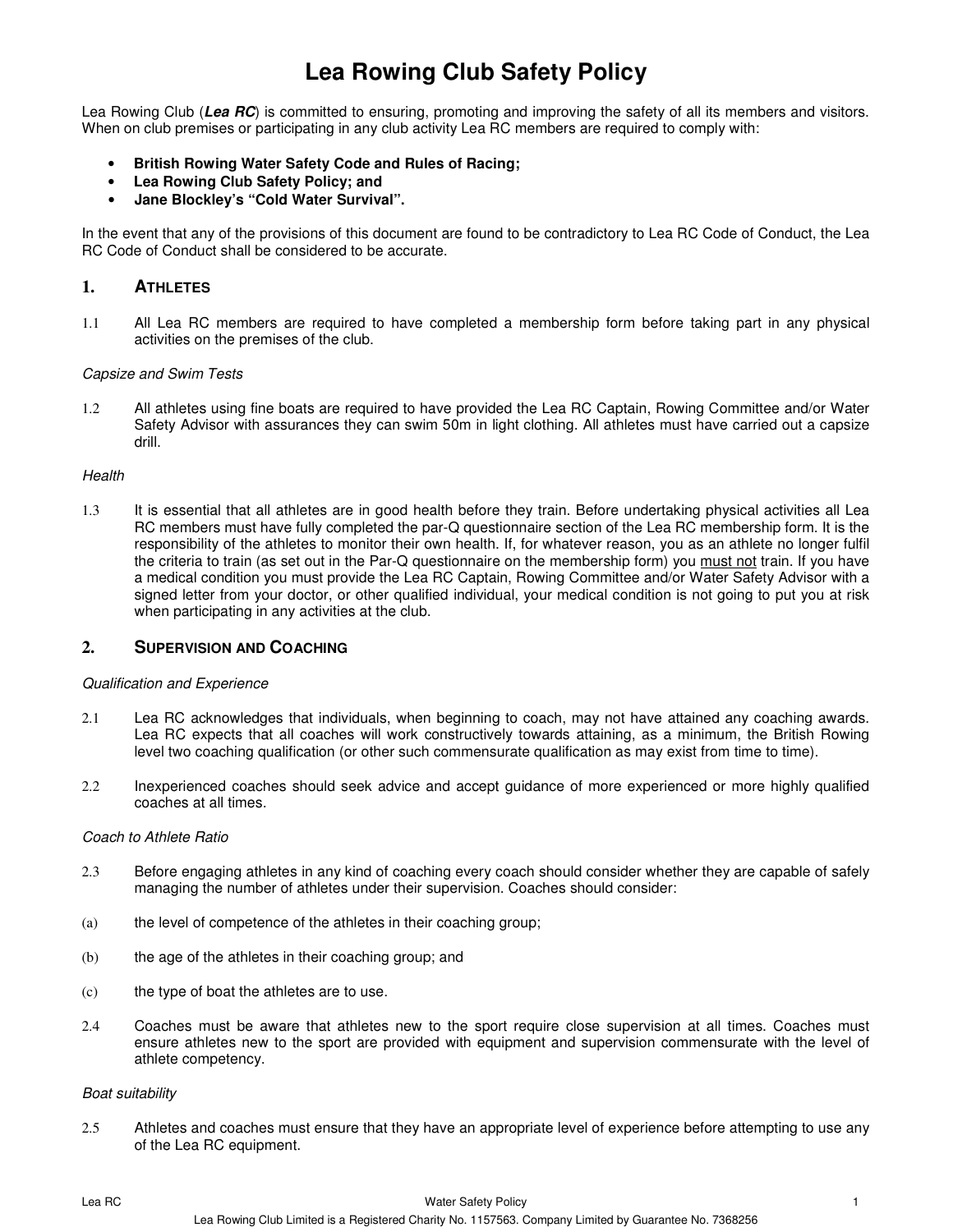- 2.6 If the athlete is not experienced in using a certain type of equipment athletes should not use that equipment without the permission of the Lea RC Captain and only in the company of a coach or coxswain.
- 2.7 Single scullers, in particular, must be suitably competent before going on the water unsupervised.

Gymnasium

- 2.8 Athletes may only use the gymnasium once they have been shown how to use the equipment by a suitably experienced coach.
- 2.9 Juniors may only use the gymnasium when a suitably experienced coach is present to supervise them.
- 2.10 Athletes are not permitted to make use of weights equipment if training on their own.
- 2.11 All equipment must be put away after use.

## **3. WATER AND WEATHER CONDITIONS**

- 3.1 Athletes and coaches must take into account that there can be significant variations in water and weather conditions. Before going afloat athletes and coaches must consider the:
- (a) experience of the athletes in the relevant conditions;
- (b) boat type being used;
- (c) river height and speed of flow;
- (d) amount and type of debris in the river; and
- (e) number and type of other river users.
- 3.2 Athletes and coaches must be aware of the weather conditions and should take them into account when making a decision to go afloat. In particular athletes and coaches should be aware of:
- (a) Lightning. This is very dangerous. Athletes should not go afloat if there is a lightning event or a risk of a lightning event occurring. In the event a lightning event occurs when you are on the river you should seek the most immediate, safe method to get off the water. A lightning event is any event where the gap between lightning and thunder clap becomes less than 30 seconds. Once the gap between lightning and thunder has increased back to 30 seconds boats need to wait a further 30 minutes before returning to the water;
- (b) Wind. Athletes and coaches should be aware of the potential impact of winds on the manoeuvrability of boats, especially when turning. Excessively high wind conditions can generate waves, particularly when the wind is against the stream;
- (c) Fog/mist. Athletes and coaches should be aware that fog can significantly reduce visibility. Athletes should not go afloat if visibility prevents the athletes from seeing from the club to the cranes at the level at which they would be sitting in the boat;
- (d) Atmospheric Temperature. High temperatures can lead to hyperthermia, while low temperatures can result in hypothermia. Individuals should dress appropriately for the conditions. Hypothermia is of particular risk to coxswains. Coaches and coxswains should ensure athletes are appropriately attired before going afloat. Athletes should always ensure they have enough fluid with them to reduce the risk of hyperthermia. Athletes should always take more clothing on the water rather than less in order to reduce the risk of hypothermia; and
- (e) Water temperature. In winter this is low. In the event of capsize in winter risk of hypothermia is high. If a capsize in winter occurs athletes should remove themselves from the water as quickly as possible and seek warmth. If possible wet clothing should be removed and replaced with dry clothing. Athletes who have capsized in cold water should be provided with an emergency space blanket as soon as possible following evacuation from the water.
- 3.3 All coaches are to carry throwlines at all times and emergency space blankets if there is risk of capsize and hypothermia. All coaches are to carry a mobile phone and list of emergency service phone numbers.
- 3.4 Athletes, coxswains and coaches must be aware the river is used by a variety of other craft and powered launches. Care must be taken at all times when navigating the river to ensure risk of collision with other craft is eradicated. Athletes and coxswains are required, when in doubt, to stop their craft and allow another, potentially hazardous craft, to pass by/evacuate the relevant section of river.
- 3.5 Athletes and coaches must be aware that safety conditions, hazards and navigation rules may change when rowing at other locations. Athletes, coxswains and coaches are required to fully understand the risks, hazards and navigation rules of any location where they go afloat.

#### Lea RC Water Safety Policy 2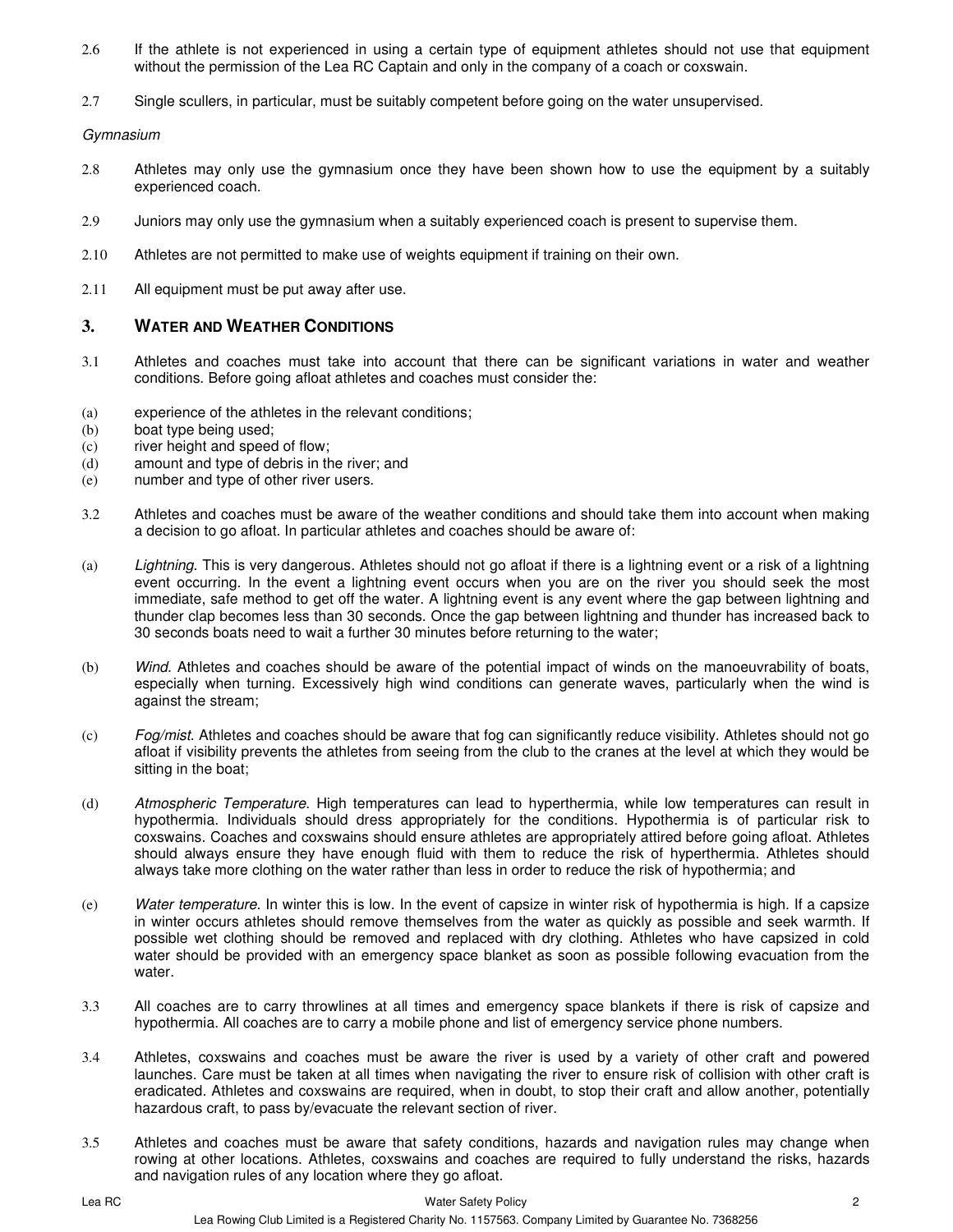## **4. LIGHT**

4.1 Rowing in the dark is potentially dangerous. Crews are prohibited from rowing in the dark unless they are accompanied by a coxswain. In addition, crews must have attached to the boat a white light at the bow point of the boat and a white light at the stern point of the boat capable of being seen at a distance of 250m (lights should not be attached to rowers or coxswains).

## **5. EQUIPMENT**

## **Safety**

- 5.1 The British Rowing Water Safety Code requires that all boats are fitted with certain safety features. The following must be fitted and in full working order before an athlete(s) goes afloat:
- (a) Heel restraints;
- (b) Bow ball;
- (c) Buoyancy tank hatch covers; and
- (d) Steering mechanisms.

If any of the above are defective the boat must not be used until properly repaired.

## Boat Integrity

5.2 If a boat is unsafe to be used or would sustain further damage through use it should not be used. Any damage found on a boat, or sustained through use, should be noted on the notice board at the rear of the Viiis bay and reported to the Captain immediately.

#### Life Jackets

5.3 All coxswains must wear lifejackets. Lifejackets must be used by all occupants of coaching launches. All coxswains must ensure their lifejacket is in good working order before going afloat.

## **6. ACCESS AND EGRESS TO BOATS**

- 6.1 Athletes and coxes must be aware that the landing stage is situated adjacent to a public footpath. Care must be taken when taking boats into or out of the boatshed and when manoeuvring boats or other equipment in the vicinity of the club.
- 6.2 Athletes and coxes must be aware that the landing stage is of concrete and wood construction. Particular care should be taken when going afloat and landing on the landing stage. Athletes and coxswains must be aware that the landing stage may be hazardous when slippery.

## **7. EMERGENCY PROCEDURES**

## Rescue Methods

7.1 Lea RC members are encouraged to be familiar with all basic first aid and emergency procedures contained in first aid courses and in the British Rowing Water Safety Code. Coaches should be familiar with methods of rescue from both launch and bank.

#### Rescue Equipment

7.2 Throw lines are located in the Junior Shed and in the main boat bay. All coaches should carry them. Life buoys located along the river but can not be relied upon to be present.

#### First Aid

7.3 First Aid kits are located in the main boathouse, junior shed and office. The contents of these is checked regularly. If you need to use them you should inform the Water Safety Advisor and the Captain. A list of qualified First Aiders is provided next to each First Aid kit.

#### Phones

7.4 Coaches must carry a mobile phone with them at all times. In addition, landlines are located in the boathouse café, bar and Lea RC club office.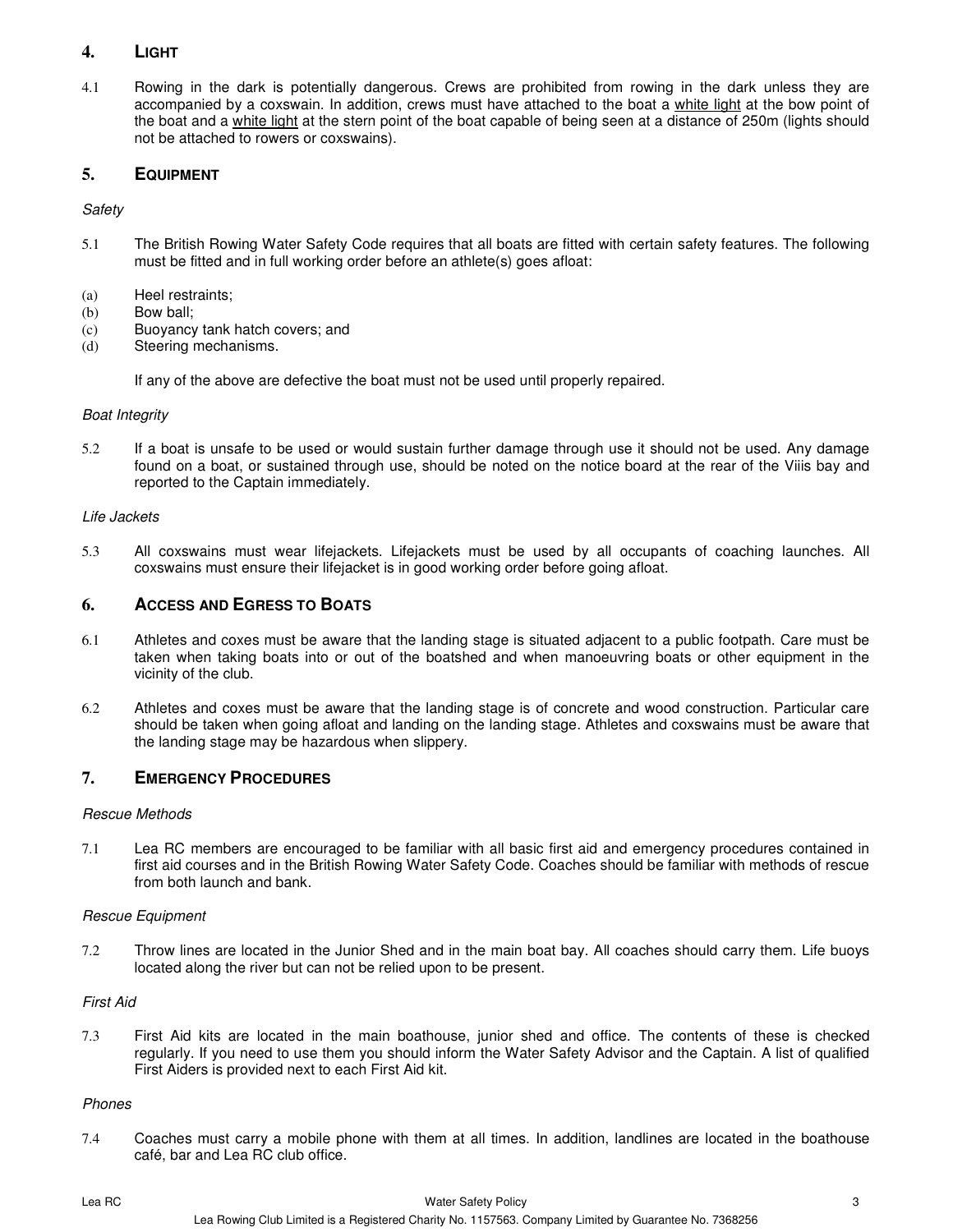# **8. HEALTH**

8.1 Athletes, coxswains and coaches should be aware that by rowing on the river they are at risk of contracting water borne diseases. All members should be aware of the British Rowing recommendations regarding water borne diseases and should ensure that they follow basic hygiene recommendations after using the river and/or gym.

## **9. NOTES ON NAVIGATING THE LEA CANAL.**

## Right of Way

9.1 Crews travelling upstream have the right of way.

## **Turning**

9.2 With the exception of the footbridge immediately below the club and at Lathams crews should not spin within 50m of bridges or bends. There should be no overtaking or spinning between the footbridge adjacent to Lea RC and the Canoe Club and between Lathams and The Curtains.

## The River

- 9.3 The River Lea is lock-controlled and non-tidal. As a consequence the height of the river does not vary much and the flow is always down stream. Downstream is, when standing in front of the boathouse facing the river, to the right.
- 9.4 The rule of the river is to travel on the right. The stretch normally available for rowing is from Tottenham Lock (upstream of the boathouse) to Old Ford Lock (downstream of the boathouse).

## Tottenham Lock to Old Ford Lock

- 9.5 Starting at Tottenham lock you should be aware that other river users make use of the lock. Crews should be careful not to get too close to the lock. The stretch of the river between Tottenham lock and 'The Gate' is much used by anglers.
- 9.6 The Gate is a turn to the right located downstream from Tottenham Lock. Crews should be aware that the turn is unsighted and crews may be coming in the opposite direction. When approaching The Gate from upstream the river may be seen to fork. Crews should take the left fork to Tottenham lock. The right fork is a dead end and shallows very quickly.
- 9.7 After The Gate the first obstacle downstream is a railway bridge which is narrow on the left. Crews coming upstream should be vigilant for crews travelling downstream. Crews travelling upstream should not let their bowside blades pass close to the wall of the bridge as there are some semi-submerged obstacles.
- 9.8 Downstream of the railway bridge there is a long turn to the left, known as the 'Novice Bend'. Crews should take care to stay on their proper sides of the river to avoid collisions. When steering the Novice Bend in a downstream direction careful note should be taken that the bank requires more than a 90 degree turn to be made as it protrudes slightly at the exit to the turn.
- 9.9 Downstream of the Novice Bend there is a 1km straight. The boathouse sits at the end of the 'Club Straight' The Club Straight is used heavily by beginners and juniors. Due care should be taken when manoeuvring around inexperienced crews. The landing stage is in front of the boathouse at the end of the Club Straight. Crews should be aware that there may be other crews either boating or landing from the landing stage. Care should be taken to give boating or landing crews enough space.
- 9.10 Immediately downstream of the club there is a footbridge, turn to the left and marina. Crews should be aware that river boats are often moored on the left hand bank at the marina fuelling station. Immediately after the turn to the left and on the left hand bank is the exit/entrance to the marina. Crews should be aware of river boats entering/exiting the marina. River boats frequently move into and out of this section of river. Crews should be aware that hazards on this section of the river will frequently change.
- 9.11 Immediately after the marina is a second footbridge and a left/right S-bend. Located on the right hand bank of the right hand turn is a canoe club. The towpath moves away from the riverbank at this point so coaches will be unsighted and unable to provide warning of crews travelling in the opposite direction. Crews should be aware that there is sometimes tree foliage growing out over the river on the right hand bank. Vigilance is required for canoeists going afloat; especially on weekends. Crews should always travel through the S-Bend at light pressure and give extra care to ensure they maintain a correct steering line.